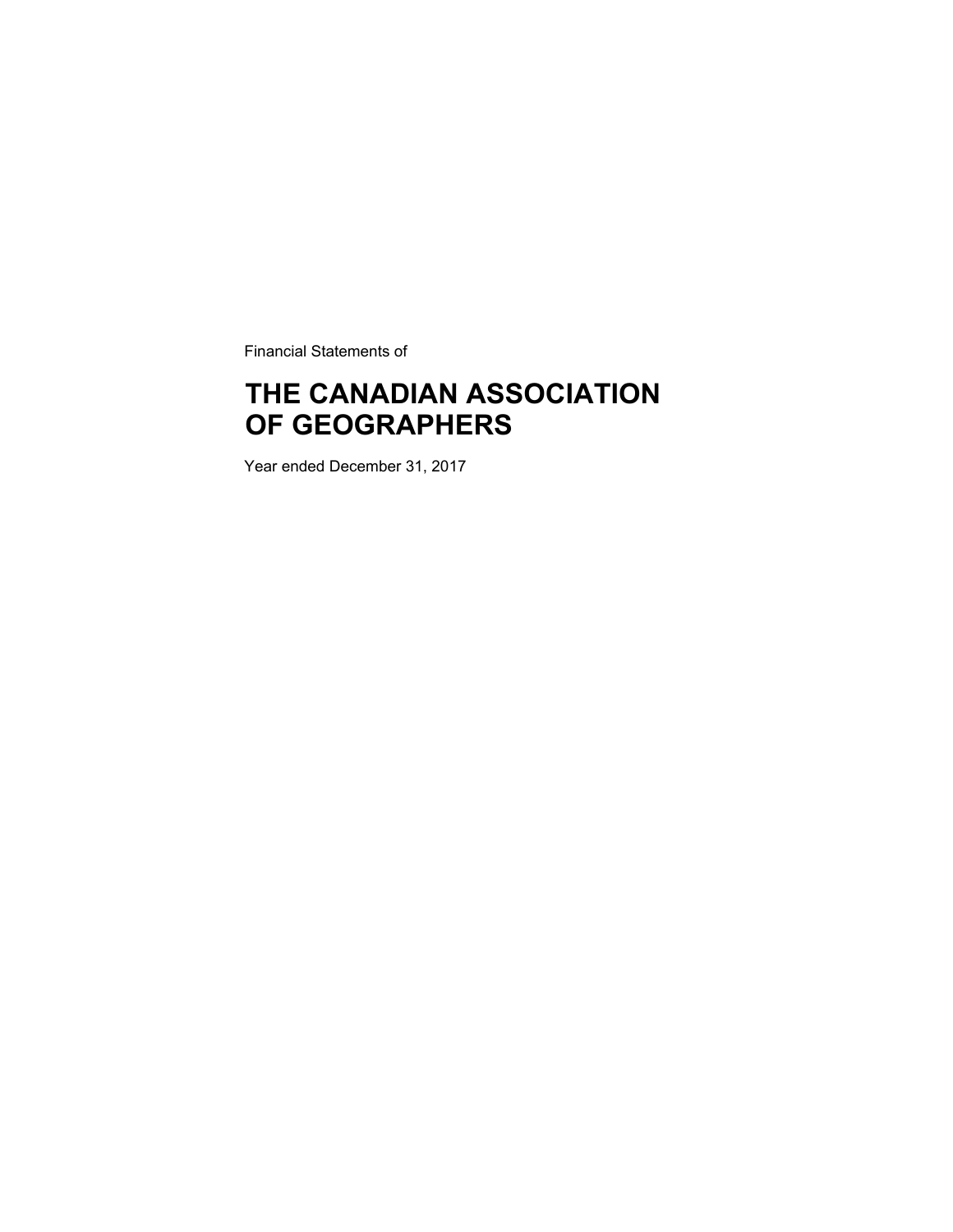Table of Contents

### **Page**

## **Independent Auditors' Report**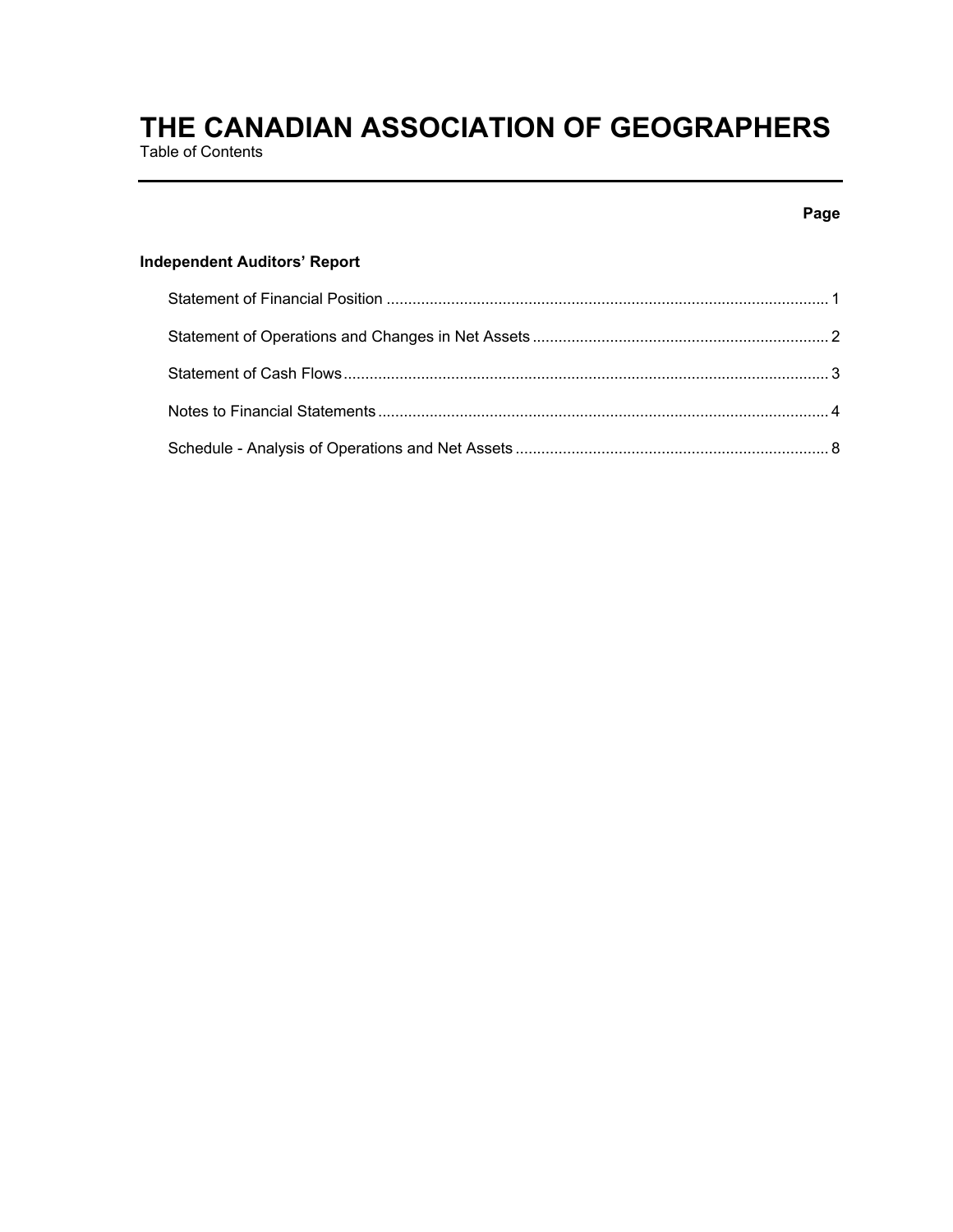

KPMG LLP 150 Elgin Street, Suite 1800 Ottawa ON K2P 2P8 Canada Telephone 613-212-5764 Fax 613-212-2896

# **INDEPENDENT AUDITORS' REPORT**

To the Members of The Canadian Association of Geographers

We have audited the accompanying financial statements of The Canadian Association of Geographers, which comprise the statement of financial position as at December 31, 2017, the he statements of operations, changes in net assets and cash flows for the year then ended, and notes, comprising a summary of significant accounting policies and other explanatory information.

### *Management's Responsibility for the Financial Statements*

Management is responsible for the preparation and fair presentation of these financial statements in accordance with Canadian accounting standards for not-forprofit organizations, and for such internal control as management determines is necessary to enable the preparation of financial statements that are free from material misstatement, whether due to fraud or error.

#### *Auditors' Responsibility*

Our responsibility is to express an opinion on these financial statements based on our audit. We conducted our audit in accordance with Canadian generally accepted auditing standards. Those standards require that we comply with ethical requirements and plan and perform an audit to obtain reasonable assurance about whether the financial statements are free from material misstatement.

An audit involves performing procedures to obtain audit evidence about the amounts and disclosures in the financial statements. The procedures selected depend on our judgment, including the assessment of the risks of material misstatement of the financial statements, whether due to fraud or error. In making those risk assessments, we consider internal control relevant to the entity's preparation and fair presentation of the financial statements in order to design audit procedures that are appropriate in the circumstances, but not for the purpose of expressing an opinion on the effectiveness of the entity's internal control. An audit also includes evaluating the appropriateness of accounting policies used and the reasonableness of accounting estimates made by management, as well as evaluating the overall presentation of the financial statements.

We believe that the audit evidence we have obtained is sufficient and appropriate to provide a basis for our audit opinion.

KPMG LLP is a Canadian limited liability partnership and a member firm of the KPMG network of independent member firms affiliated with KPMG International Cooperative ("KPMG International"), a Swiss entity. KPMG Canada provides services to KPMG LLP.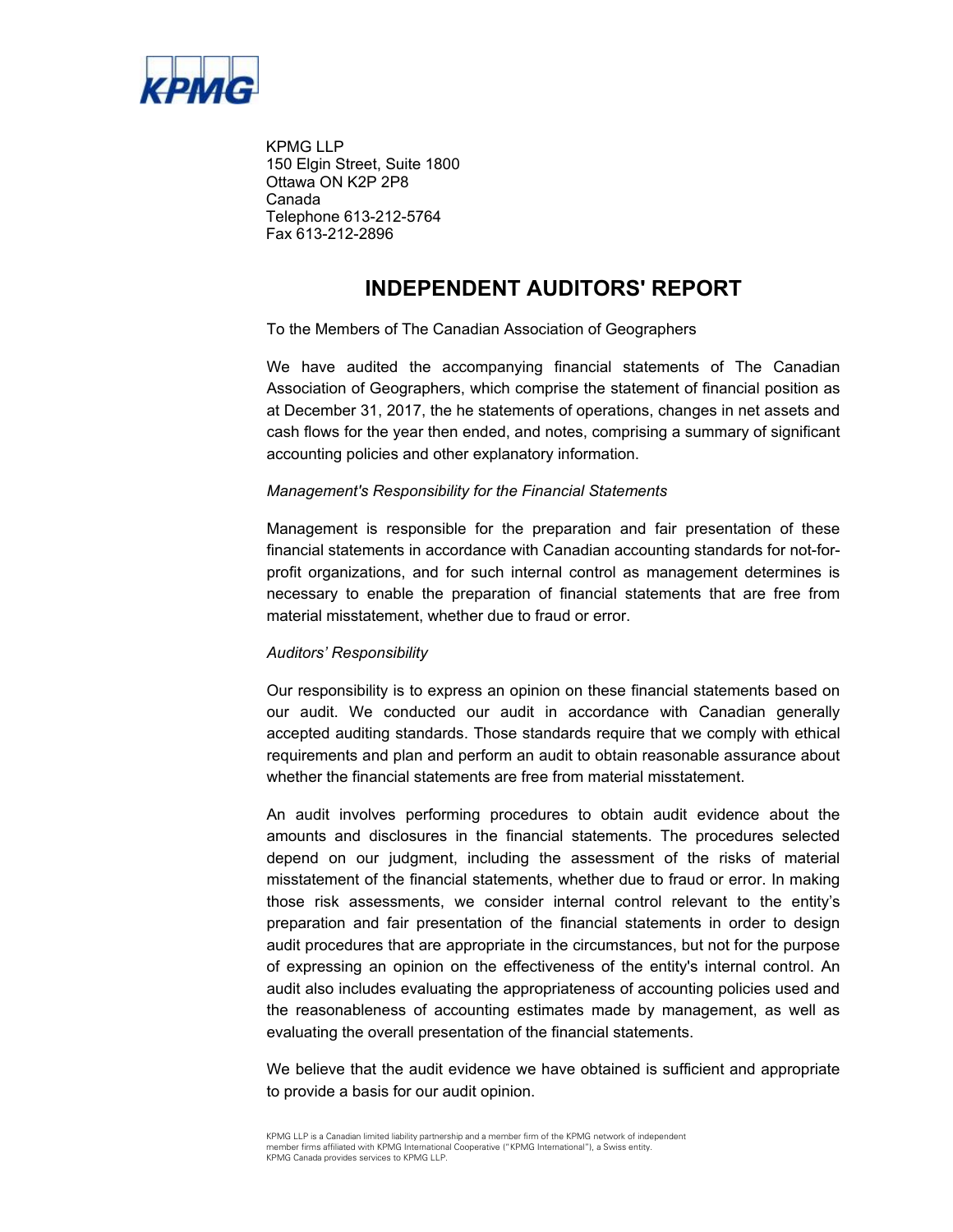

### *Opinion*

In our opinion, the financial statements present fairly, in all material respects, the financial position of The Canadian Association of Geographers as at December 31, 2017, and the results of operations, its changes in net assets and its cash flows for the year then ended in accordance with Canadian accounting standards for not-forprofit organizations.

 $KPMG$   $\mu P$ 

Chartered Professional Accountants, Licensed Public Accountants

Ottawa, Canada

July 23, 2018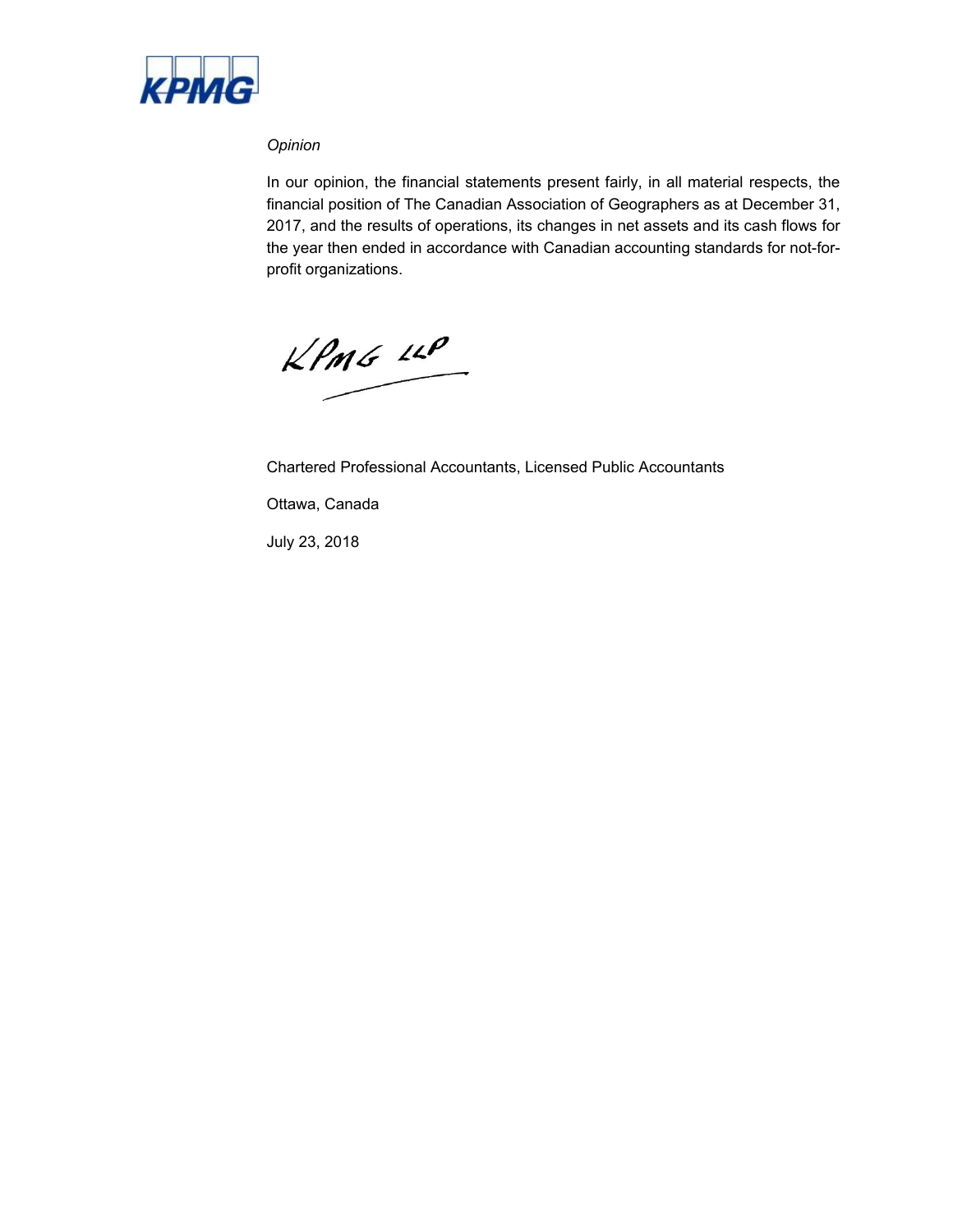Statement of Financial Position

December 31, 2017, with comparative information for 2016

|                                                   | 2017          | 2016          |
|---------------------------------------------------|---------------|---------------|
| <b>Assets</b>                                     |               |               |
| Current assets:                                   |               |               |
| Cash and term deposits                            | \$<br>81,560  | \$<br>27,756  |
| Accounts receivable (note 2)                      | 170,360       | 208,933       |
| Prepaid expenses                                  | 4,453         | 622           |
|                                                   | 256,373       | 237,311       |
| Investments (note 3)                              | 433,101       | 449,514       |
| Restricted cash                                   | 70,440        | 70,583        |
|                                                   | \$<br>759,914 | \$<br>757,408 |
| <b>Liabilities and Net Assets</b>                 |               |               |
| <b>Current liabilities:</b>                       |               |               |
| Accounts payable and accrued liabilities (note 4) | \$<br>27,260  | \$<br>103,555 |
| Deferred revenue (note 5)                         | 59,739        | 86,275        |
| Amounts held in trust (note 6)                    | 70,440        | 70,583        |
|                                                   | 157,439       | 260,413       |
| Net assets:                                       |               |               |
| Unrestricted                                      | 602,475       | 496,995       |
|                                                   | \$<br>759,914 | \$<br>757,408 |

See accompanying notes to financial statements.

On behalf of the Board:

\_\_\_\_\_\_\_\_\_\_\_\_\_\_\_\_\_\_\_\_\_\_\_ Director \_\_\_\_\_\_\_\_\_\_\_\_\_\_\_\_\_\_\_\_\_\_\_ Director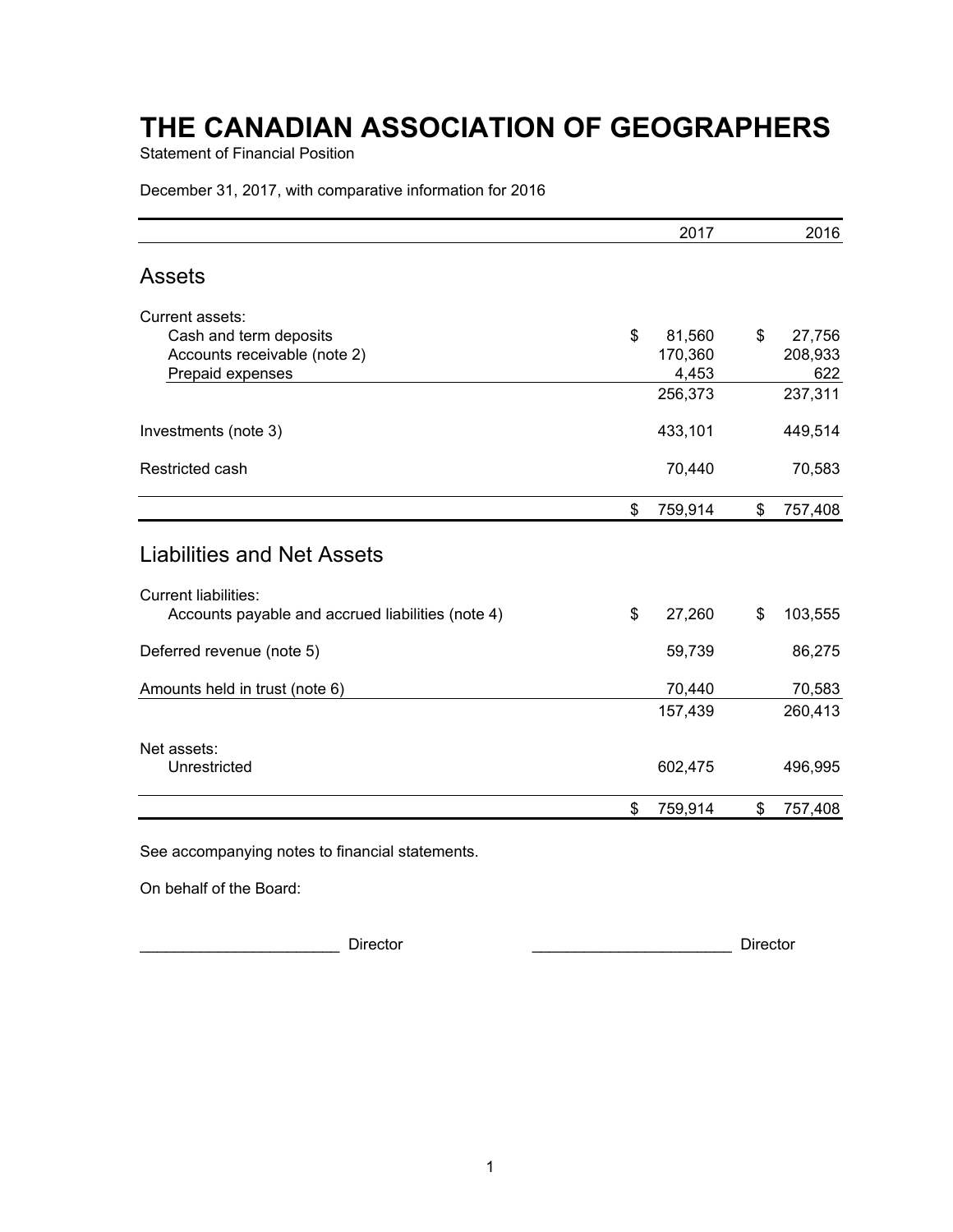Statement of Operations and Changes in Net Assets

Year ended December 31, 2017, with comparative information for 2016

|                                 | 2017          | 2016          |
|---------------------------------|---------------|---------------|
|                                 |               |               |
| Revenue (schedule):             | \$            | \$            |
| Canadian Geographer publication | 100,830       | 21,696        |
| Royalties and promotion         | 86,128        | 101,260       |
| Memberships (note 7)            | 69,339        | 67,192        |
| <b>Annual General Meeting</b>   | 33,543        | 4,070         |
| <b>SSHRCC publication grant</b> | 28,050        | 28,050        |
| Investment income               | 20,111        | 9,737         |
| Future meetings fund            | 12,166        | 11,868        |
| Study groups                    | 3,283         | 5,928         |
| Directory                       | 880           | 13,365        |
| 50 <sup>th</sup> anniversary    |               | 7,582         |
|                                 | 354,330       | 270,748       |
| Expenses (schedule):            |               |               |
| Salaries and benefits           | 80,201        | 68,626        |
| Travel and meetings             | 59,850        | 56,301        |
| Canadian Geographer publication | 36,793        | 34,245        |
| Office and general              | 15,216        | 11,513        |
| Honoraria                       | 12,350        | 12,100        |
| Division rebates and grants     | 10,675        | 9,005         |
| <b>Professional fees</b>        | 10,892        | 6,718         |
| Careers project                 | 9,507         | 823           |
| <b>Affiliation fees</b>         | 5,013         | 5,441         |
| Awards                          | 2,881         | 1,000         |
| Translation                     | 2,407         | 7,185         |
| Publication of directory        | 1,274         | 10,147        |
| Advertising and promotion       | 1,086         | 6,369         |
| Study groups                    | 705           | 5,560         |
| <b>Total expenses</b>           | 248,850       | 235,033       |
| Excess of revenue over expenses | 105,480       | 35,715        |
| Net assets, beginning of year   | 496,995       | 461,280       |
| Net assets, end of year         | \$<br>602,475 | \$<br>496,995 |

See accompanying notes to financial statements.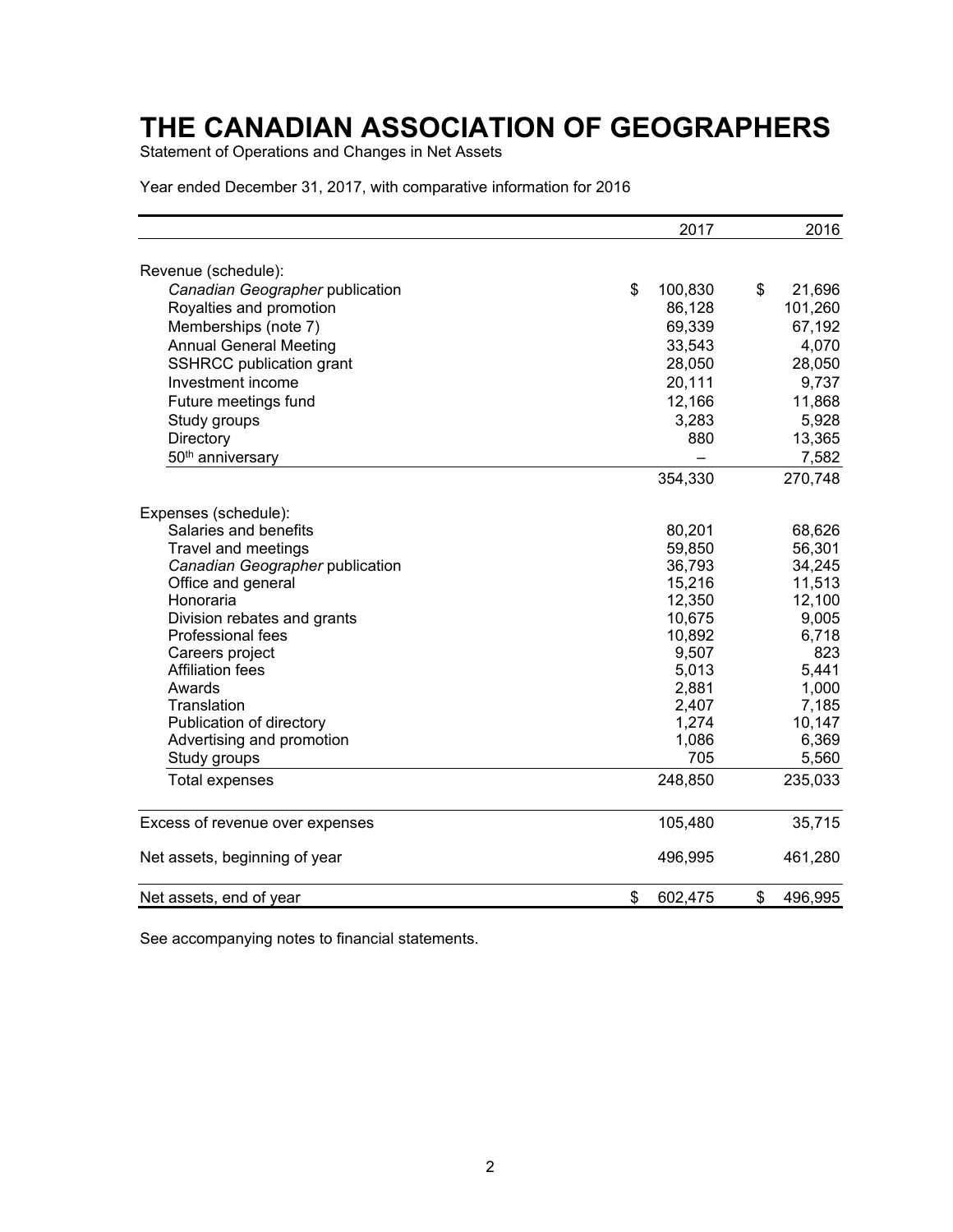Statement of Cash Flows

Year ended December 31, 2017, with comparative information for 2016

|                                               | 2017          | 2016         |
|-----------------------------------------------|---------------|--------------|
| Cash provided by (used for):                  |               |              |
| Operating activities:                         |               |              |
| Excess of revenue over expenses               | \$<br>105,480 | \$<br>35,715 |
| Change in non-cash operating working capital: |               |              |
| Decrease (increase) in accounts receivable    | 38,573        | (104, 752)   |
| Decrease (increase) in prepaid expenses       | (3,831)       | 1,279        |
| Decrease in accounts payable and              |               |              |
| accrued liabilities                           | (76, 294)     | (1, 274)     |
| Increase in deferred revenue                  | (26,537)      | (25, 461)    |
|                                               | 37,391        | (94, 493)    |
| Investing activities:                         |               |              |
| Net decrease (increase) in investments        | 16,413        | (78, 835)    |
| Net increase in cash                          | 53,804        | (173, 328)   |
| Cash, beginning of year                       | 27,756        | 201,084      |
| Cash, end of year                             | \$<br>81,560  | \$<br>27,756 |

See accompanying notes to financial statements.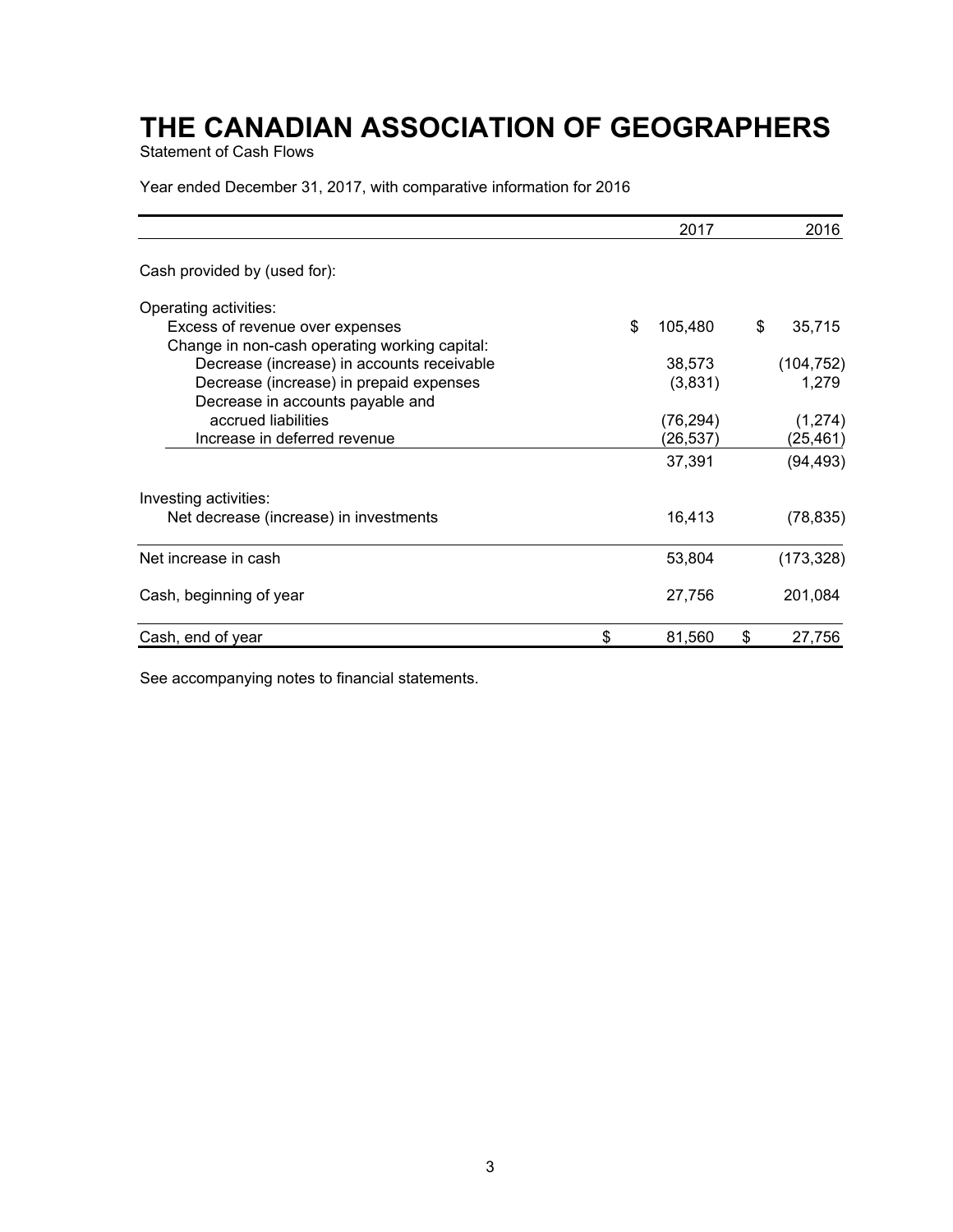Notes to Financial Statements

Year ended December 31, 2017

The Canadian Association of Geographers' (the "Association") principal objective is the promotion of geography in Canada. Its principal activity is the publication of journals and other information for its members. The Association was incorporated without share capital under the Canada Corporations Act on February 22, 2008. Effective July 8, 2014, the Association continued its articles under the Canada Not for Profit Corporations Act. The Association is a registered charity under paragraph 149(1)(f) of the Income Tax Act (Canada) and, as such, is exempt from income taxes.

### **1. Significant accounting policies:**

The financial statements have been prepared by management in accordance with Canadian accounting standards for not-for-profit organizations in Part III of the *CPA Canada Handbook – Accounting* and include the following significant accounting policies:

(a) Revenue recognition:

The Association follows the deferral method of accounting for contributions for not-for-profit organizations.

Membership, royalty and promotion, Annual General Meeting, Canadian Geographer publication and directory revenues are recognized in the period to which they are earned.

Unrestricted donations or government grants are recognized as revenue in the year during which they are received.

(b) Financial instruments:

Financial instruments are recorded at fair value on initial recognition. Freestanding derivative instruments that are not in a qualifying hedging relationship and equity instruments that are quoted in an active market are subsequently measured at fair value. All other financial instruments are subsequently recorded at cost or amortized cost, unless management has elected to carry the instruments at fair value. The Association has elected to carry such financial instruments at fair value.

Transaction costs incurred on the acquisition of financial instruments measured subsequently at fair value are expensed as incurred. All other financial instruments are adjusted by transaction costs incurred on acquisition and financing costs, which are amortized using the straight-line method (or effective interest rate method).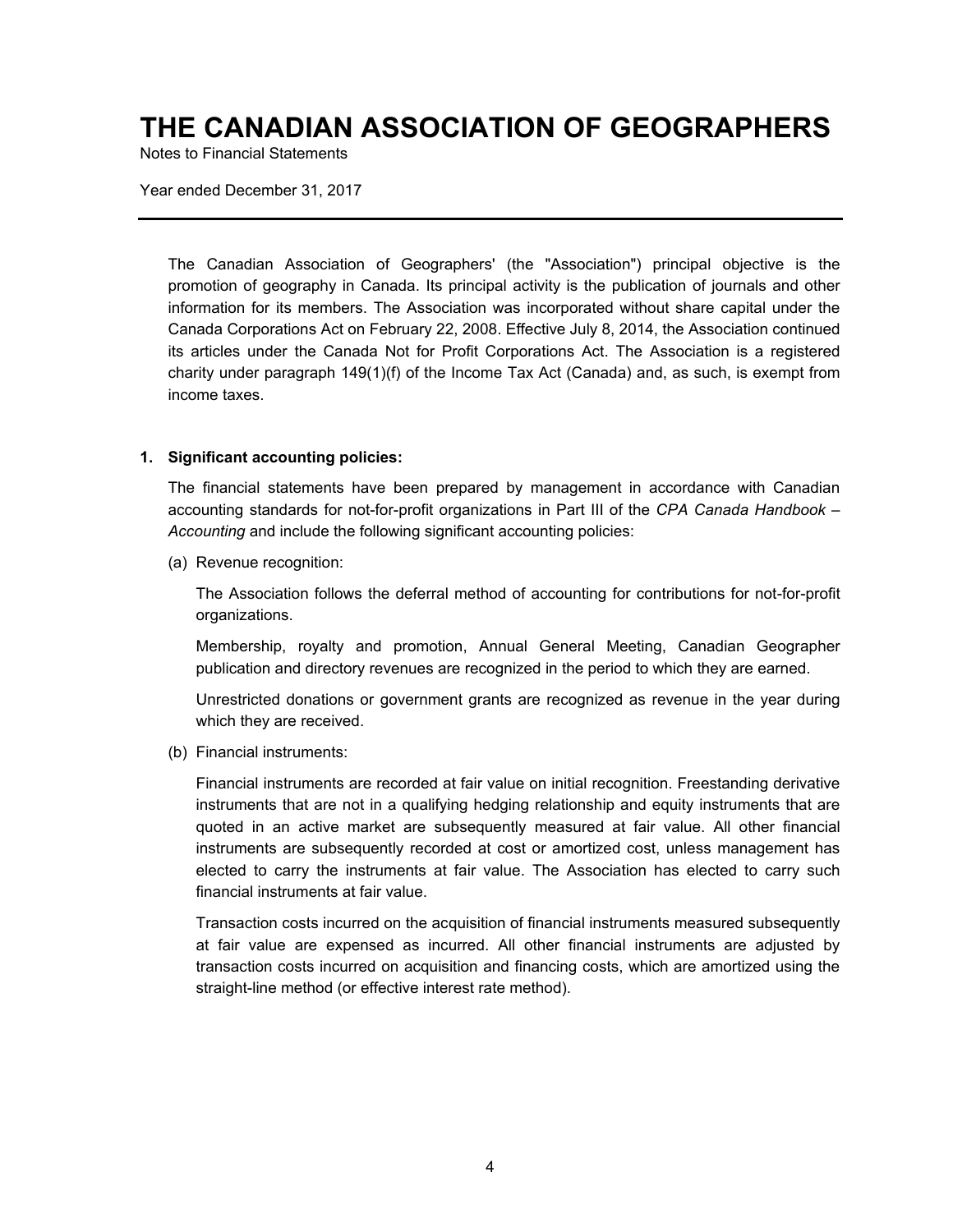Notes to Financial Statements (continued)

#### Year ended December 31, 2017

### **1. Significant accounting policies (continued):**

Financial assets are assessed for impairment on an annual basis at the end of the fiscal year if there are indicators of impairment. If there is an indicator of impairment, the Association determines if there is a significant adverse change in the expected amount or timing of future cash flows from the financial asset. If there is a significant adverse change in the expected cash flows, the carrying value of the financial asset is reduced to the highest of the present value of the expected cash flows, the amount that could be realized from selling the financial asset or the amount the Association expects to realize by exercising its right to any collateral. If events and circumstances reverse in a future period, an impairment loss will be reversed to the extent of the improvement, not exceeding the initial carrying value.

### **2. Accounts receivable:**

|                            | 2017          |    | 2016    |
|----------------------------|---------------|----|---------|
| Editorial revenue          | \$<br>83,330  | \$ | 10,296  |
| Royalty revenue            | 86,034        |    | 198,445 |
| Commodity taxes receivable | 996           |    | 192     |
|                            | \$<br>170,360 | S  | 208,933 |

### **3. Investments:**

|                                                                          |    | 2017<br>Fair value |      | 2016<br>Fair value            |
|--------------------------------------------------------------------------|----|--------------------|------|-------------------------------|
| Bond funds<br>Equities and options<br>Guaranteed investment certificates | \$ | 243,526<br>189,575 | - \$ | 218,211<br>122,841<br>108,462 |
|                                                                          | S  | 433,101            | - \$ | 449,514                       |
|                                                                          |    |                    |      |                               |

### **4. Accounts payable and accrued liabilities:**

There are no amounts payable for government remittances included in accounts payable in the current or prior year.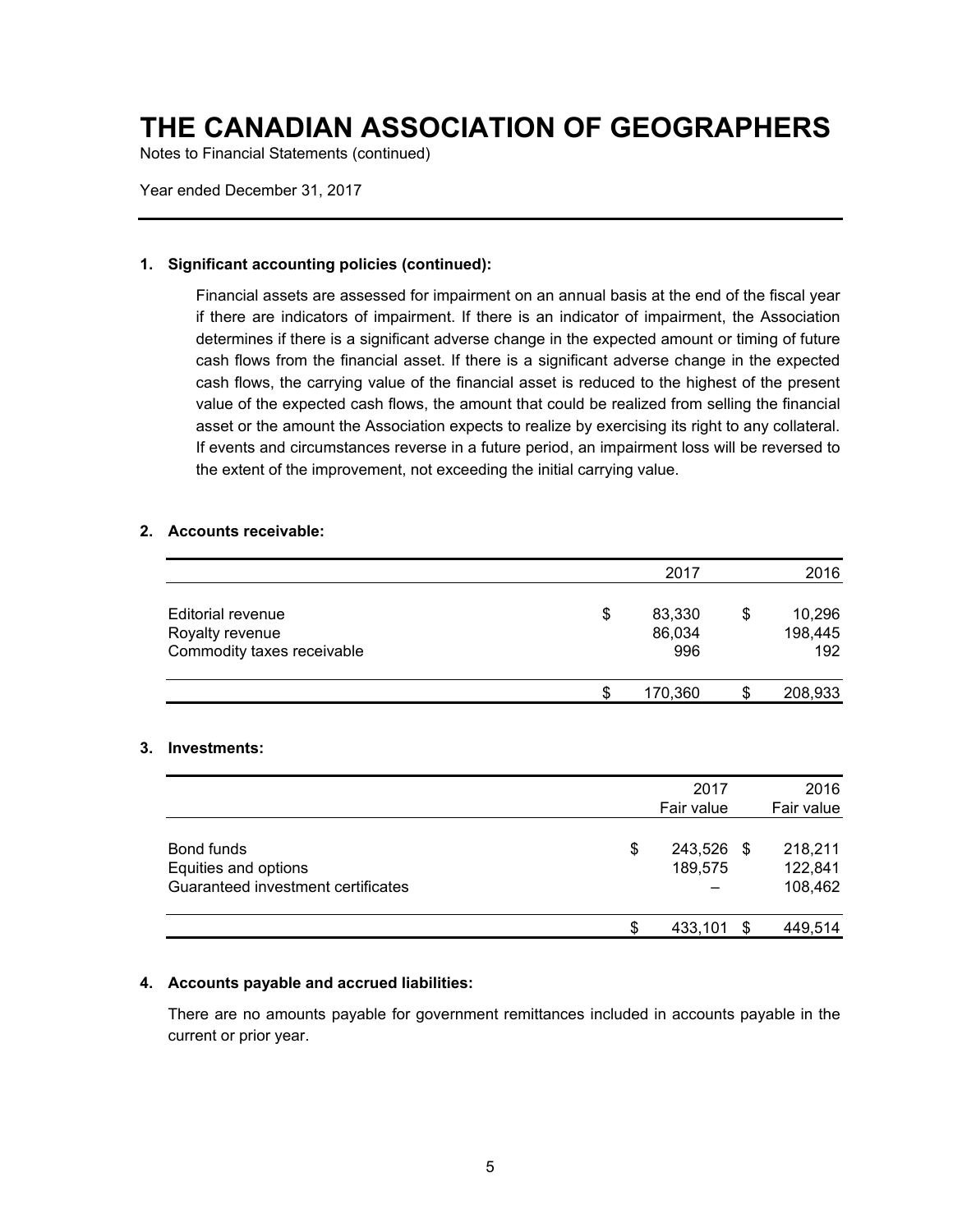Notes to Financial Statements (continued)

Year ended December 31, 2017

### **5. Deferred revenue:**

|                                                                                   | Balance,<br>beginning of<br>vear    | Additions | Recognitions           |      | Balance,<br>end of<br>Year |
|-----------------------------------------------------------------------------------|-------------------------------------|-----------|------------------------|------|----------------------------|
| Membership<br>50 <sup>th</sup> Anniversary fund donations<br>Future meetings fund | \$<br>18,556 \$<br>48,676<br>19,043 | 150       | \$<br>14,520<br>12,166 | - \$ | 4,036<br>48,826<br>6,877   |
|                                                                                   | \$<br>86,275                        | \$<br>150 | \$<br>26,686           | \$   | 59,739                     |

### **6. Amounts held in trust:**

|                                                                     |   | 2017             |   | 2016             |  |
|---------------------------------------------------------------------|---|------------------|---|------------------|--|
| Suzanne MacKenzie Memorial Fund<br>Robin P. Armstrong Memorial Fund | S | 37,592<br>32,848 | S | 37,497<br>33,086 |  |
|                                                                     | S | 70.440           |   | 70,583           |  |

### (a) Suzanne MacKenzie Memorial Fund:

The Association administers a memorial fund on behalf of the Canadian Women in Geography Study Group.

(b) Robin P. Armstrong Memorial Fund:

The Association established this new memorial fund in conjunction with Statistics Canada and Indian and Northern Affairs Canada to recognize and promote excellence in applied research on Canada aboriginal people.

### **7. Associate members:**

The Association receives memberships on behalf and to the credit of the American Association of Geographers ("AAG"). Memberships received for the AAG during the year were \$8,260 (2016 - \$9,970). The AAG receives memberships on behalf of the Canadian Association of Geographers which are recorded by the Association as revenue from associate members.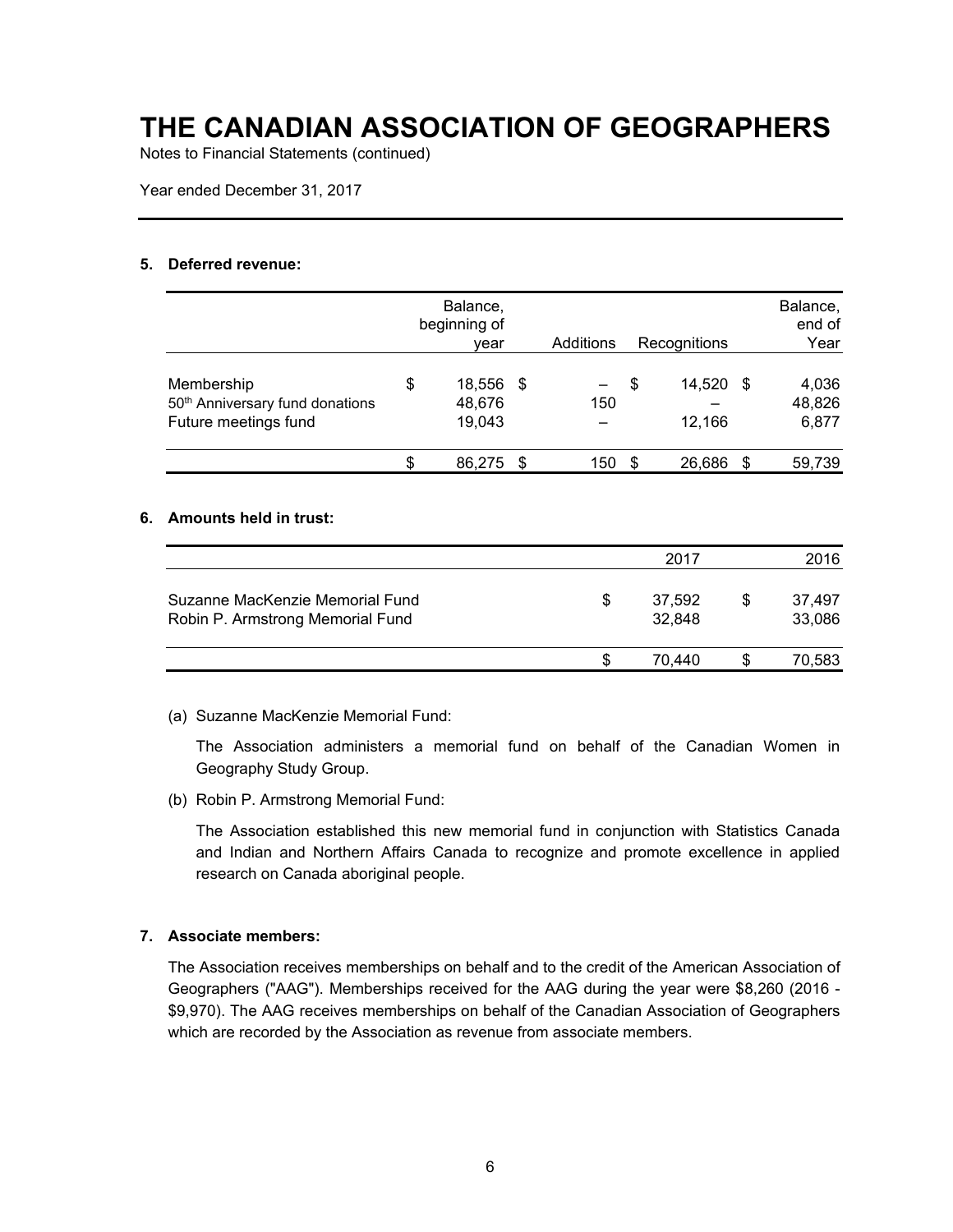Notes to Financial Statements (continued)

Year ended December 31, 2017

#### **8. Starkey-Robinson Award:**

The Association administers a bequest made by the late Dr. Otis P. Starkey which is used to issue an award to support student research in regional geography of Canada. The award is funded entirely from the remaining value of the bequest capital.

As at December 31, 2017, the approximate value of the Dr. Otis P. Starkey's bequest is \$15,000 (2016 - \$15,000).

### **9. Financial risks and concentration of credit risk:**

(a) Liquidity risk:

Liquidity risk is the risk that the Association will be unable to fulfill its obligations on a timely basis or at a reasonable cost. The Association manages its liquidity risk by monitoring its operating requirements. The Association prepares budget and cash forecasts to ensure it has sufficient funds to fill its obligations.

(b) Credit risk:

Credit risk refers to the risk that a counterparty may default on its contractual obligations resulting in a financial loss. The Association is exposed to credit risk with respect to the accounts receivable. The Association assesses, on a continuous basis, accounts receivable and provides for any amounts that are not collectible in the allowance for doubtful accounts.

(c) Interest rate risk:

The Association is not exposed to significant interest rate risk on its financial instruments.

There has been no change to the risk exposures from 2016.

### **10. Comparative information:**

Certain comparative information has been reclassified to conform to the financial statement presentation adopted in the current year.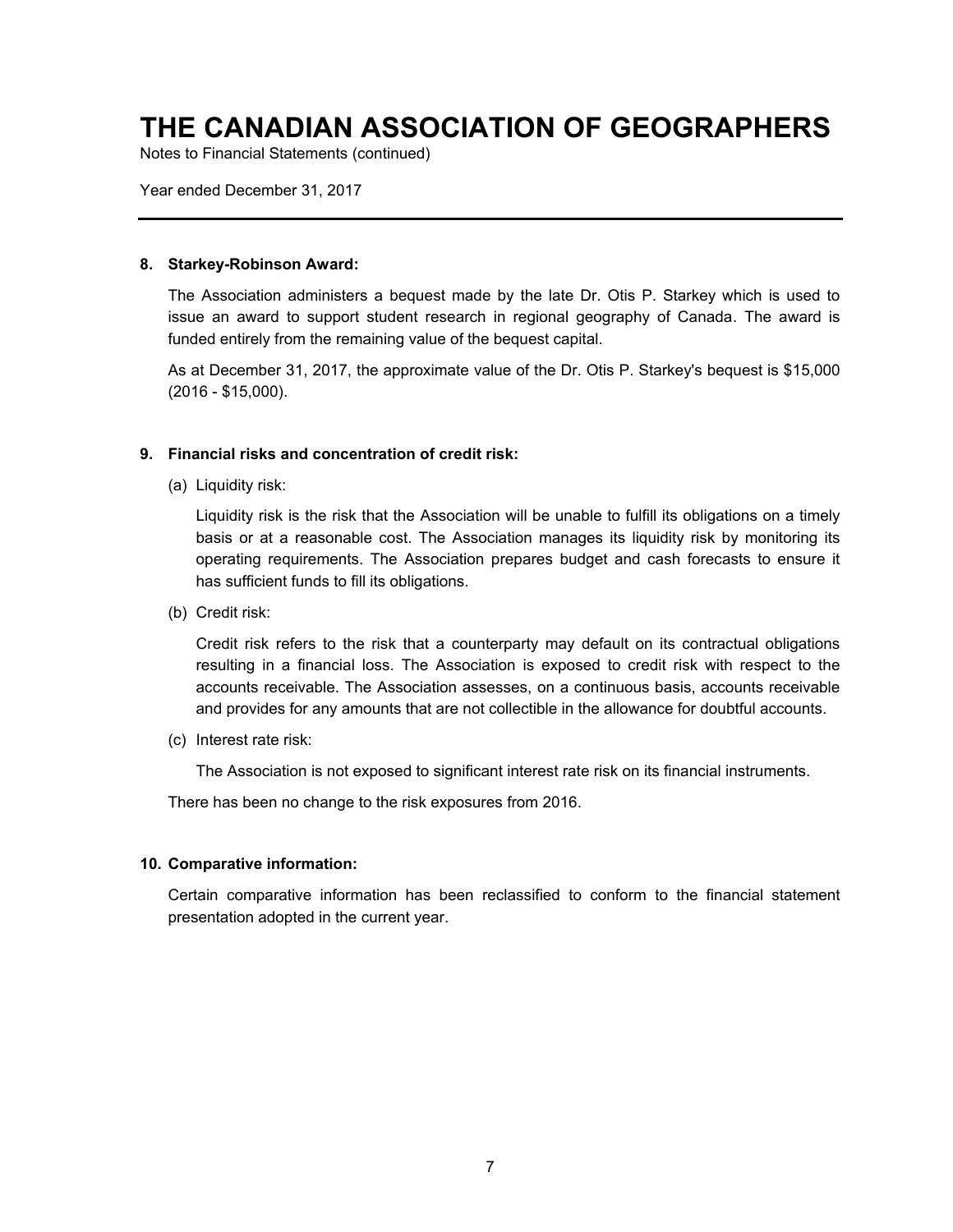Schedule - Analysis of Operations and Changes in Net Assets

Year ended December 31, 2017, with comparative information for 2016

|                                  |            |               | 2017          | 2016         |
|----------------------------------|------------|---------------|---------------|--------------|
|                                  |            | Canadian      |               |              |
|                                  | Operations | Geographer    | Total         | Total        |
|                                  |            |               |               |              |
| Revenue:                         |            |               |               |              |
| Canadian Geographer publication  | \$         | \$<br>100,830 | \$<br>100,830 | \$<br>21,696 |
| Royalties and promotion          |            | 86,128        | 86,128        | 101,260      |
| Memberships                      |            |               |               |              |
| Full members                     | 26,216     | 8,739         | 34,955        | 34,876       |
| <b>Student members</b>           | 12,910     | 4,303         | 17,213        | 15,161       |
| Family members                   | 1,327      | 443           | 1,770         | 1,566        |
| <b>Retired members</b>           | 1,811      | 604           | 2,415         | 2,529        |
|                                  |            | 702           |               |              |
| New members                      | 2,104      |               | 2,806         | 3,090        |
| Associate members                | 7,635      | 2,545         | 10,180        | 9,970        |
| <b>Annual General Meeting</b>    | 33,543     |               | 33,543        | 4,070        |
| <b>SSHRCC publication grant</b>  |            | 28,050        | 28,050        | 28,050       |
| Investment income                | 20,111     |               | 20,111        | 9,737        |
| Future meetings fund             | 12,166     |               | 12,166        | 11,868       |
| Directory                        | 880        |               | 880           | 13,365       |
| Study groups                     | 3,283      |               | 3,283         | 5,928        |
| 50th anniversary                 |            |               |               | 7,582        |
|                                  | 121,986    | 232,344       | 354,330       | 270,748      |
|                                  |            |               |               |              |
| Expenses:                        |            |               |               |              |
| Salaries and benefits            | 60,151     | 20,050        | 80,201        | 68,626       |
| Travel and meetings              |            |               |               |              |
| Annual meeting                   | 30,360     |               | 30,360        | 39,227       |
| Executive                        | 17,765     |               | 17,765        | 9,952        |
| Student travel grant             | 11,725     |               | 11,725        | 7,122        |
| Canadian Geographer publication  |            | 36,793        | 36,793        | 34,245       |
| Office and general               |            |               |               |              |
| Bank and online merchant charges | 2,155      | 719           | 2,874         | 4,168        |
| Insurance                        | 1,776      |               | 1,776         | 1,932        |
| Office supplies                  | 1,477      | 492           | 1,969         | 303          |
| Miscellaneous                    | 262        |               | 262           | 278          |
| Rent                             | 4,118      | 4,118         | 8,236         | 4,000        |
| Postage and mailing              | 99         |               | 99            | 832          |
| Division rebates and grants      |            |               |               |              |
| Grants                           | 8,000      |               | 8,000         | 6,000        |
| <b>Rebates</b>                   | 2,675      |               |               |              |
|                                  |            |               | 2,675         | 3,005        |
| Professional fees                |            |               |               |              |
| Audit                            | 4,267      | 4,267         | 8,534         | 6,718        |
| Legal                            | 2,358      |               | 2,358         |              |
| Careers project                  | 9,507      |               | 9,507         | 823          |
| <b>Affiliation fees</b>          | 5,013      |               | 5,013         | 5,441        |
| Honoraria                        |            | 12,350        | 12,350        | 12,100       |
| Translation                      | 602        | 1,805         | 2,407         | 7,185        |
| Subtotal, expenses               | 162,310    | 80,594        | 242,904       | 211,957      |